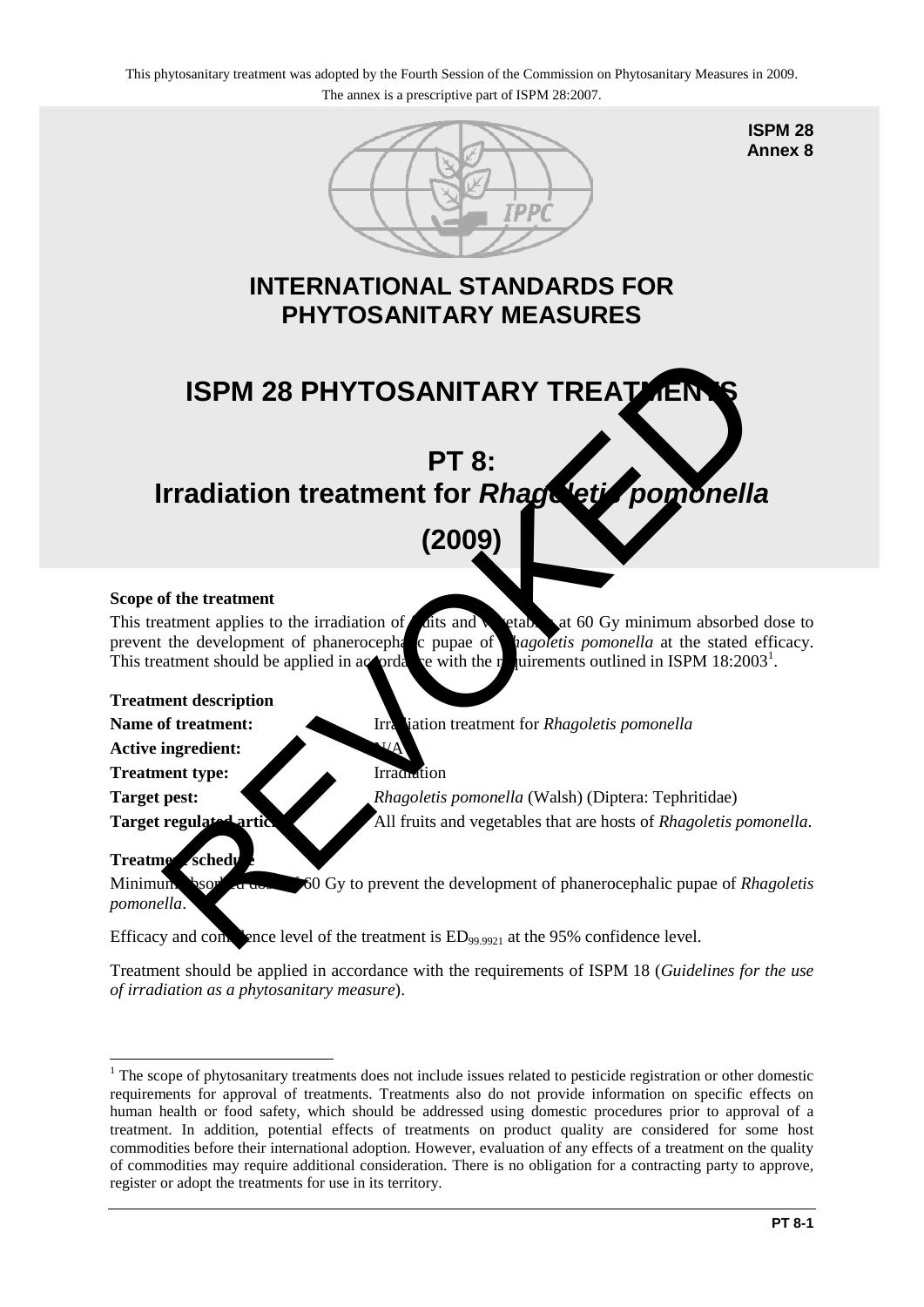#### **Other relevant information**

Since irradiation may not result in outright mortality, inspectors may encounter live, but non-viable *Rhagoletis pomonella* (larvae and/or pupae) during the inspection process. This does not imply a failure of the treatment.

The Technical Panel on Phytosanitary Treatments based its evaluation of this treatment on the research work undertaken by Hallman (2004) and Hallman & Thomas (1999) that determined the efficacy of irradiation as a treatment for this pest in *Malus domestica*.

Extrapolation of treatment efficacy to all fruits and vegetables was based on knowledge and experience that radiation dosimetry systems measure the actual radiation dose absorbed by the target pest independent of host commodity, and evidence from research studies on a variety of pests and commodities. These include studies on the following pests and hosts: *Anastrepha ludens* (*Citrus paradisi* and *Mangifera indica*), *A. suspensa* (*Averrhoa carambola*, *Citrus paradisi* and *Mangifera indica*), *Bactrocera tryoni* (*Citrus sinensis*, *Lycopersicon lycopersicum*, *Malus domestica*, *Mangifera indica*, *Persea americana* and *Prunus avium*), *Cydia pomonella* (*Malus de estica* and a ficial diet) and *Grapholita molesta* (*Malus domestica* and artificial diet) (Bustar *et a*) 2004; Guld & von Windeguth, 1991; Hallman, 2004, Hallman & Martinez, 2001; Jessep *et al.*, 192; Masour, 2003; von Windeguth, 1986; von Windeguth & Ismail, 1987). It is cognized, however, that treatment efficacy has not been tested for all potential fruit and vegetable  $\sim$  the target pest. If evidence becomes available to show that the extrapolation of the trainent to cover all hosts of this pest is incorrect, then the treatment will be reviewed. dities. These include studies on the following pests and hosts: Anastrepha ludens<br>
is Bactrocera tryoni (Citrus sinensis, Lycopersicon hycopersicum, ML admessive and<br> *Metrocera tryoni (Citrus sinensis, Lycopersicon hycope* 

#### **References**

- **Bustos, M.E., Enkerlin, W., Reyes, J. & Toledoc, J. 2004.** Irradiation of mangoes as a postharvest quarantine treatment for fruit flies (Diptera: Tephritidae). *Journal of Economic Entomology*, 97: 286−292.
- **Gould, W.P. & von Windeguth, A.L.** 1991. Gamma irradiation as a quarantine treatment for carambolas infested with Caribb**on fruit flies.** *Florida Entomologist*, 74: 297−300.
- Hallman, G.J. 2004. Ionizing irradiction quarantine treatment against Oriental fruit moth (Lepidoptera: Tortricidae) in ambient and hypoxic atmospheres. *Journal of Economic Entomology*, 97: 82→827
- Hallman, G.J. 2004. In adiation disinfestation of apple maggot (Diptera: Tephritidae) in hypoxic and low-temperate storage. *Journal of Economic Entomology*, 97: 1245−1248.
- **Hallman, G.J. & Martinez, L.R.** 201. Ionizing irradiation quarantine treatments against Mexican fruit fly (Diptera: Tephritidae) in citrus fruits. *Postharvest Biology and Technology*, 23: 71−77.
- Hallman, G.J. & Thomas, B. 1999. Gamma irradiation quarantine treatment against blueberry maggot (Diptera: Tephritidae). *Journal of Economic Entomology*, 92:  $13'$
- **Jessup, A.J., R. p.g., C.J., Millar, A., Sloggett, R.F. & Quinn, N.M.** 1992. Gamma irradiation as a commodity reatment against the Queensland fruit fly in fresh fruit. *Proceedings of the Research Coordination Meeting on Use of Irradiation as a Quarantine Treatment of Food and Agricultural Commodities*, 1990: 13−42.
- **Mansour, M.** 2003. Gamma irradiation as a quarantine treatment for apples infested by codling moth (Lepidoptera: Tortricidae). *Journal of Applied Entomology*, 127: 137−141.
- **von Windeguth, D.L.** 1986. Gamma irradiation as a quarantine treatment for Caribbean fruit fly infested mangoes. *Proceedings of the Florida State Horticultural Society*, 99: 131−134.
- **von Windeguth, D.L. & Ismail, M.A.** 1987. Gamma irradiation as a quarantine treatment for Florida grapefruit infested with Caribbean fruit fly, *Anastrepha suspensa* (Loew). *Proceedings of the Florida State Horticultural Society*, 100: 5−7.